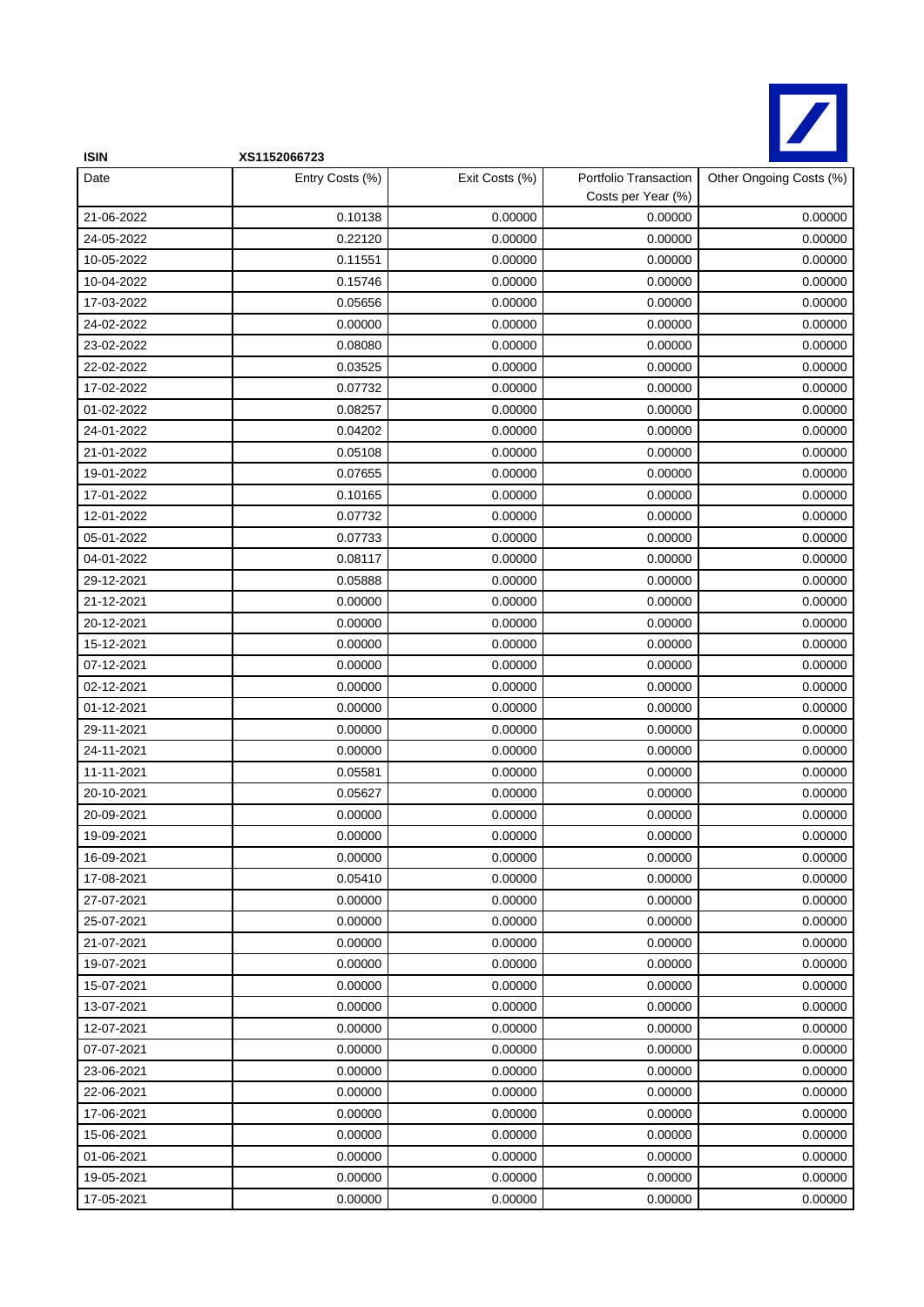| 16-05-2021 | 0.00000 | 0.00000 | 0.00000 | 0.00000 |
|------------|---------|---------|---------|---------|
| 09-05-2021 | 0.00000 | 0.00000 | 0.00000 | 0.00000 |
| 05-05-2021 | 0.00000 | 0.00000 | 0.00000 | 0.00000 |
| 04-05-2021 | 0.00000 | 0.00000 | 0.00000 | 0.00000 |
| 03-05-2021 | 0.00000 | 0.00000 | 0.00000 | 0.00000 |
| 29-04-2021 | 0.00000 | 0.00000 | 0.00000 | 0.00000 |
| 28-04-2021 | 0.00000 | 0.00000 | 0.00000 | 0.00000 |
| 27-04-2021 | 0.00000 | 0.00000 | 0.00000 | 0.00000 |
| 26-04-2021 | 0.00000 | 0.00000 | 0.00000 | 0.00000 |
| 25-04-2021 | 0.00000 | 0.00000 | 0.00000 | 0.00000 |
| 22-04-2021 | 0.00000 | 0.00000 | 0.00000 | 0.00000 |
| 06-04-2021 | 0.00000 | 0.00000 | 0.00000 | 0.00000 |
| 05-04-2021 | 0.00000 | 0.00000 | 0.00000 | 0.00000 |
| 11-03-2021 | 0.00000 | 0.00000 | 0.00000 | 0.00000 |
| 10-03-2021 | 0.00000 | 0.00000 | 0.00000 | 0.00000 |
| 01-03-2021 | 0.00000 | 0.00000 | 0.00000 | 0.00000 |
| 16-12-2020 | 0.00000 | 0.00000 | 0.00000 | 0.00000 |
| 16-11-2020 | 0.00000 | 0.00000 | 0.00000 | 0.00000 |
| 10-11-2020 | 0.00000 | 0.00000 | 0.00000 | 0.00000 |
| 05-11-2020 | 0.00000 | 0.00000 | 0.00000 | 0.00000 |
| 28-10-2020 | 0.00000 | 0.00000 | 0.00000 | 0.00000 |
| 14-10-2020 | 0.00000 | 0.00000 | 0.00000 | 0.00000 |
| 22-09-2020 | 0.00000 | 0.00000 | 0.00000 | 0.00000 |
| 03-09-2020 | 0.00000 | 0.00000 | 0.00000 | 0.00000 |
| 04-08-2020 | 0.00000 | 0.00000 | 0.00000 | 0.00000 |
| 02-08-2020 | 0.00000 | 0.00000 | 0.00000 | 0.00000 |
| 05-07-2020 | 0.00000 | 0.00000 | 0.00000 | 0.00000 |
| 24-06-2020 | 0.00000 | 0.00000 | 0.00000 | 0.00000 |
| 16-06-2020 | 0.00000 | 0.00000 | 0.00000 | 0.00000 |
| 10-06-2020 | 0.00000 | 0.00000 | 0.00000 | 0.00000 |
| 09-06-2020 | 0.00000 | 0.00000 | 0.00000 | 0.00000 |
| 08-06-2020 | 0.00000 | 0.00000 | 0.00000 | 0.00000 |
| 05-06-2020 | 0.00000 | 0.00000 | 0.00000 | 0.00000 |
| 28-05-2020 | 0.00000 | 0.00000 | 0.00000 | 0.00000 |
| 27-05-2020 | 0.00000 | 0.00000 | 0.00000 | 0.00000 |
| 26-05-2020 | 0.00000 | 0.00000 | 0.00000 | 0.00000 |
| 20-05-2020 | 0.00000 | 0.00000 | 0.00000 | 0.00000 |
| 13-05-2020 | 0.00000 | 0.00000 | 0.00000 | 0.00000 |
| 05-05-2020 | 0.00000 | 0.00000 | 0.00000 | 0.00000 |
| 04-05-2020 | 0.00000 | 0.00000 | 0.00000 | 0.00000 |
| 29-04-2020 | 0.00000 | 0.00000 | 0.00000 | 0.00000 |
| 22-04-2020 | 0.00619 | 0.00000 | 0.00000 | 0.00000 |
| 15-04-2020 | 0.00143 | 0.00000 | 0.00000 | 0.00000 |
| 14-04-2020 | 0.00381 | 0.00000 | 0.00000 | 0.00000 |
| 07-04-2020 | 0.00291 | 0.00000 | 0.00000 | 0.00000 |
| 03-04-2020 | 0.00555 | 0.00000 | 0.00000 | 0.00000 |
| 02-04-2020 | 0.00249 | 0.00000 | 0.00000 | 0.00000 |
| 31-03-2020 | 0.00199 | 0.00000 | 0.00000 | 0.00000 |
| 30-03-2020 | 0.00308 | 0.00000 | 0.00000 | 0.00000 |
| 25-03-2020 | 0.00463 | 0.00000 | 0.00000 | 0.00000 |
| 24-03-2020 | 0.00466 | 0.00000 | 0.00000 | 0.00000 |
| 23-03-2020 | 0.00022 | 0.00000 | 0.00000 | 0.00000 |
| 19-03-2020 | 0.00081 | 0.00000 | 0.00000 | 0.00000 |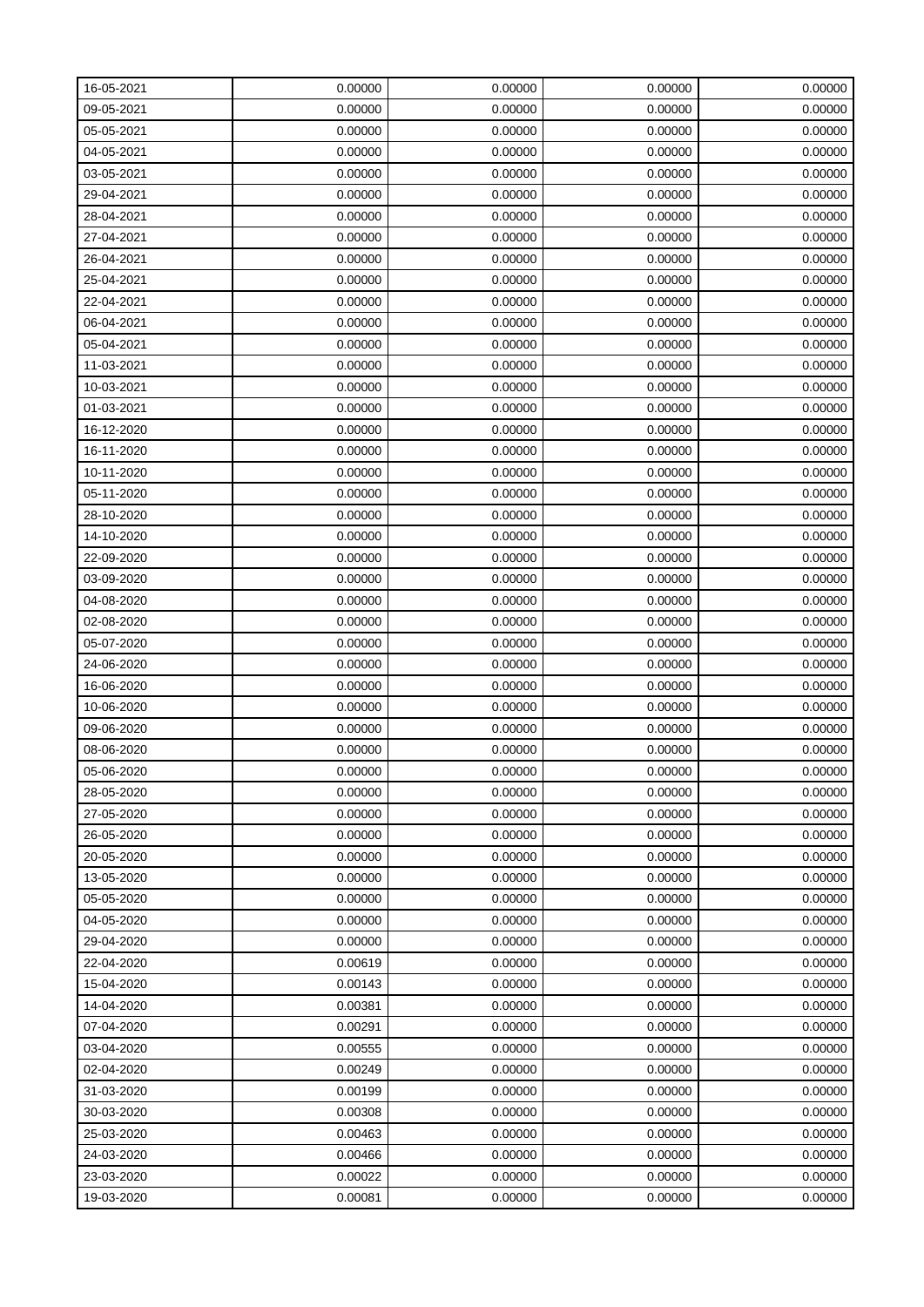| 18-03-2020 | 0.00418 | 0.00000 | 0.00000 | 0.00000 |
|------------|---------|---------|---------|---------|
| 17-03-2020 | 0.00232 | 0.00000 | 0.00000 | 0.00000 |
| 16-03-2020 | 0.00343 | 0.00000 | 0.00000 | 0.00000 |
| 15-03-2020 | 0.00613 | 0.00000 | 0.00000 | 0.00000 |
| 14-03-2020 | 0.00613 | 0.00000 | 0.00000 | 0.00000 |
| 13-03-2020 | 0.00453 | 0.00000 | 0.00000 | 0.00000 |
| 12-03-2020 | 0.00027 | 0.00000 | 0.00000 | 0.00000 |
| 11-03-2020 | 0.00027 | 0.00000 | 0.00000 | 0.00000 |
| 10-03-2020 | 0.00065 | 0.00000 | 0.00000 | 0.00000 |
| 09-03-2020 | 0.00042 | 0.00000 | 0.00000 | 0.00000 |
| 08-03-2020 | 0.00042 | 0.00000 | 0.00000 | 0.00000 |
| 07-03-2020 | 0.00042 | 0.00000 | 0.00000 | 0.00000 |
| 06-03-2020 | 0.00042 | 0.00000 | 0.00000 | 0.00000 |
| 05-03-2020 | 0.00107 | 0.00000 | 0.00000 | 0.00000 |
| 04-03-2020 | 0.00294 | 0.00000 | 0.00000 | 0.00000 |
| 03-03-2020 | 0.00040 | 0.00000 | 0.00000 | 0.00000 |
| 02-03-2020 | 0.00386 | 0.00000 | 0.00000 | 0.00000 |
| 01-03-2020 | 0.00145 | 0.00000 | 0.00000 | 0.00000 |
| 29-02-2020 | 0.00145 | 0.00000 | 0.00000 | 0.00000 |
| 28-02-2020 | 0.00145 | 0.00000 | 0.00000 | 0.00000 |
| 27-02-2020 | 0.00254 | 0.00000 | 0.00000 | 0.00000 |
| 26-02-2020 | 0.00296 | 0.00000 | 0.00000 | 0.00000 |
| 25-02-2020 | 0.00042 | 0.00000 | 0.00000 | 0.00000 |
| 24-02-2020 | 0.00376 | 0.00000 | 0.00000 | 0.00000 |
| 23-02-2020 | 0.00000 | 0.00000 | 0.00000 | 0.00000 |
| 22-02-2020 | 0.00000 | 0.00000 | 0.00000 | 0.00000 |
| 21-02-2020 | 0.00000 | 0.00000 | 0.00000 | 0.00000 |
| 20-02-2020 | 0.00410 | 0.00000 | 0.00000 | 0.00000 |
| 19-02-2020 | 0.00369 | 0.00000 | 0.00000 | 0.00000 |
| 18-02-2020 | 0.00000 | 0.00000 | 0.00000 | 0.00000 |
| 17-02-2020 | 0.00041 | 0.00000 | 0.00000 | 0.00000 |
| 16-02-2020 | 0.00410 | 0.00000 | 0.00000 | 0.00000 |
| 15-02-2020 | 0.00410 | 0.00000 | 0.00000 | 0.00000 |
| 14-02-2020 | 0.00410 | 0.00000 | 0.00000 | 0.00000 |
| 13-02-2020 | 0.00410 | 0.00000 | 0.00000 | 0.00000 |
| 12-02-2020 | 0.00041 | 0.00000 | 0.00000 | 0.00000 |
| 11-02-2020 | 0.00286 | 0.00000 | 0.00000 | 0.00000 |
| 10-02-2020 | 0.00362 | 0.00000 | 0.00000 | 0.00000 |
| 09-02-2020 | 0.00362 | 0.00000 | 0.00000 | 0.00000 |
| 08-02-2020 | 0.00362 | 0.00000 | 0.00000 | 0.00000 |
| 07-02-2020 | 0.00362 | 0.00000 | 0.00000 | 0.00000 |
| 06-02-2020 | 0.00361 | 0.00000 | 0.00000 | 0.00000 |
| 05-02-2020 | 0.00361 | 0.00000 | 0.00000 | 0.00000 |
| 04-02-2020 | 0.00361 | 0.00000 | 0.00000 | 0.00000 |
| 03-02-2020 | 0.00359 | 0.00000 | 0.00000 | 0.00000 |
| 02-02-2020 | 0.00359 | 0.00000 | 0.00000 | 0.00000 |
| 01-02-2020 | 0.00359 | 0.00000 | 0.00000 | 0.00000 |
| 31-01-2020 | 0.00359 | 0.00000 | 0.00000 | 0.00000 |
| 30-01-2020 | 0.00359 | 0.00000 | 0.00000 | 0.00000 |
| 16-01-2020 | 0.00359 | 0.00000 | 0.00000 | 0.00000 |
| 16-01-2020 | 0.00358 | 0.00000 | 0.00000 | 0.00000 |
| 16-01-2020 | 0.00357 | 0.00000 | 0.00000 | 0.00000 |
| 26-01-2020 | 0.00357 | 0.00000 | 0.00000 | 0.00000 |